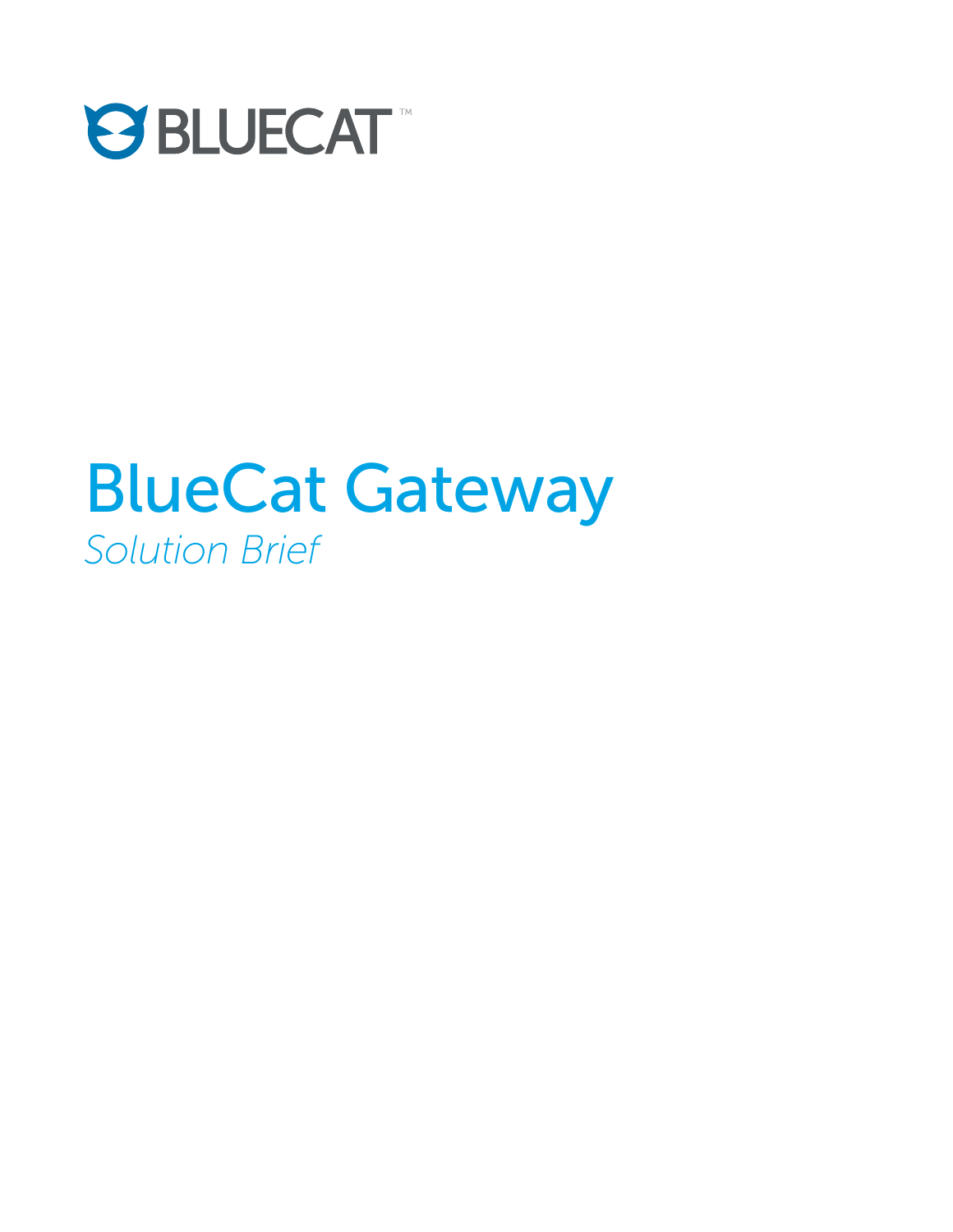# **Table of Contents**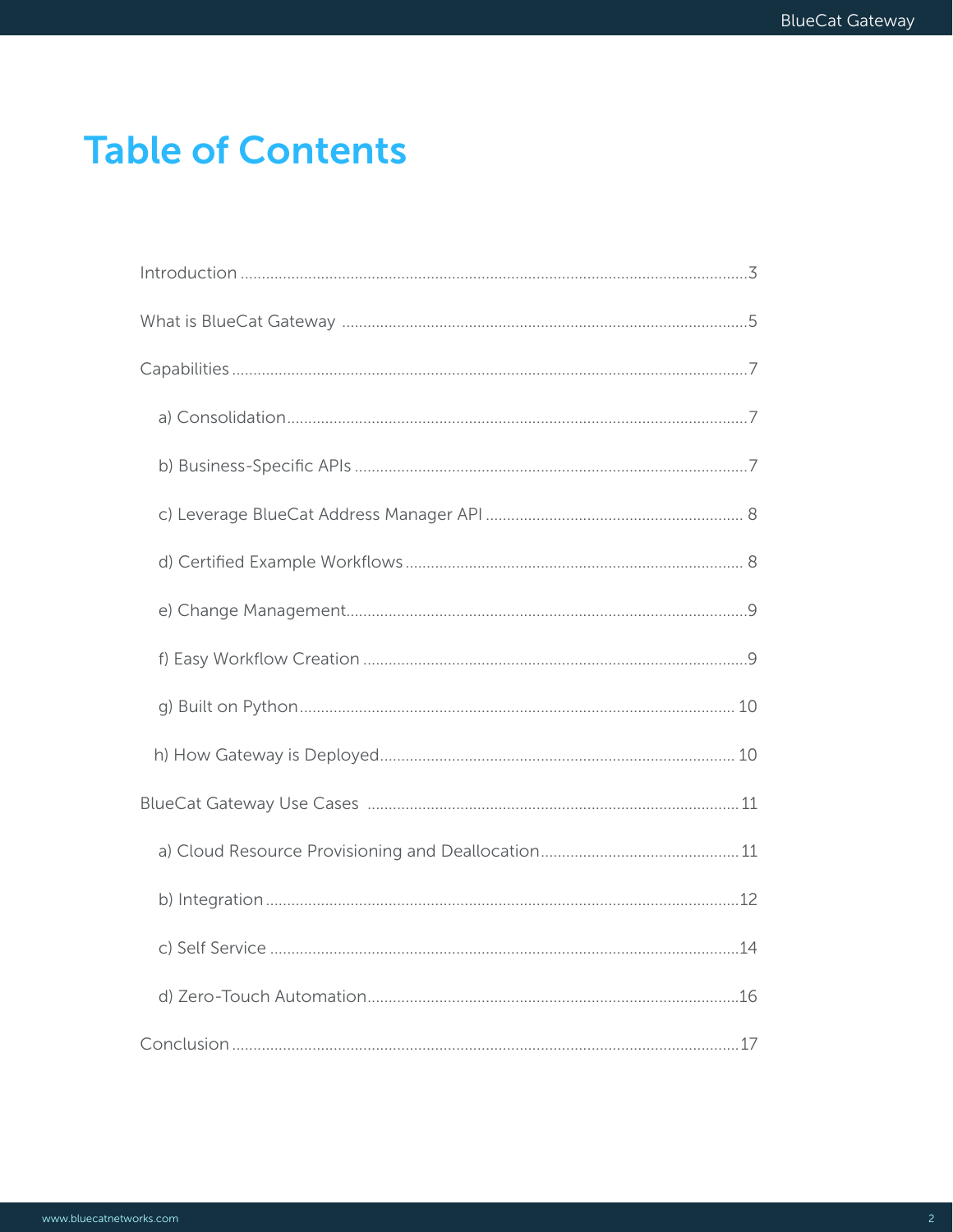# Introduction

As organizations continue to adopt and implement digital transformation initiatives such as expanding their footprint in the cloud or moving to an intent-based networking approach, rapid and reliable delivery of services has become table stakes. As IT professionals are tasked with enabling the business with these new technologies and more aggressive SLAs (Service Level Agreements), automation has become central to contemporary digital transformation efforts. It enables organizations to define, orchestrate, and quickly implement complex business processes across systems, people, partners and customers to drive greater value for customers.

Organizations wishing to streamline their overall operations must include DNS processes in their automation efforts. Computerization minimizes the complexity of DNS configuration and reduces the risk of human error while improving productivity. Non-expert users can thus rapidly make changes to historically complex technology without causing DNS failures that could lead to major business disruptions.

Nonetheless, most enterprise DNS operations remain largely manual.

BlueCat Gateway is a Web application that modernizes DNS operations by providing a platform for developing and deploying automated modular workflows. This platform simplifies DNS configuration tasks, speeds development, and gives end users self-service access to DNS services while reducing training requirements, lowering the risk of DNS configuration errors, and delivering the flexibility to meet organizations' unique requirements.

This white paper details the capabilities BlueCat Gateway offers developers and end users. It also describes key use cases, including automated cloud provisioning, integration with existing change management systems, end-user self service, and zero-touch automation for automating back-end functions.

### Automation is Integral to Enterprise Transformation and Growth

Organizations are increasingly turning to digital transformation to drive change across the enterprise. Digital transformation initiatives that allow organizations to better connect with customers and deliver greater value depend on the deployment of innovative technologies.

But even as IT organizations are tasked with advancing the business using new technologies, they must also meet growing demand for mainstream services. For example, over the past 10 years, Wi-Fi service has gone from being a nice-to-have to a must-have for virtually every user. Similarly, companies have evolved from provisioning virtual machines (VMs) once for use in a static manner to asking IT to continually spin up and spin down VMs to optimize compute. But that's just scratching the surface. A flood of new technologies have emerged to significantly speed the delivery of applications, services and compute. Containers, microservices, Kubernetes, and powerful new automation frameworks like Ansible and Puppet have fundamentally changed the speed of business and IT management.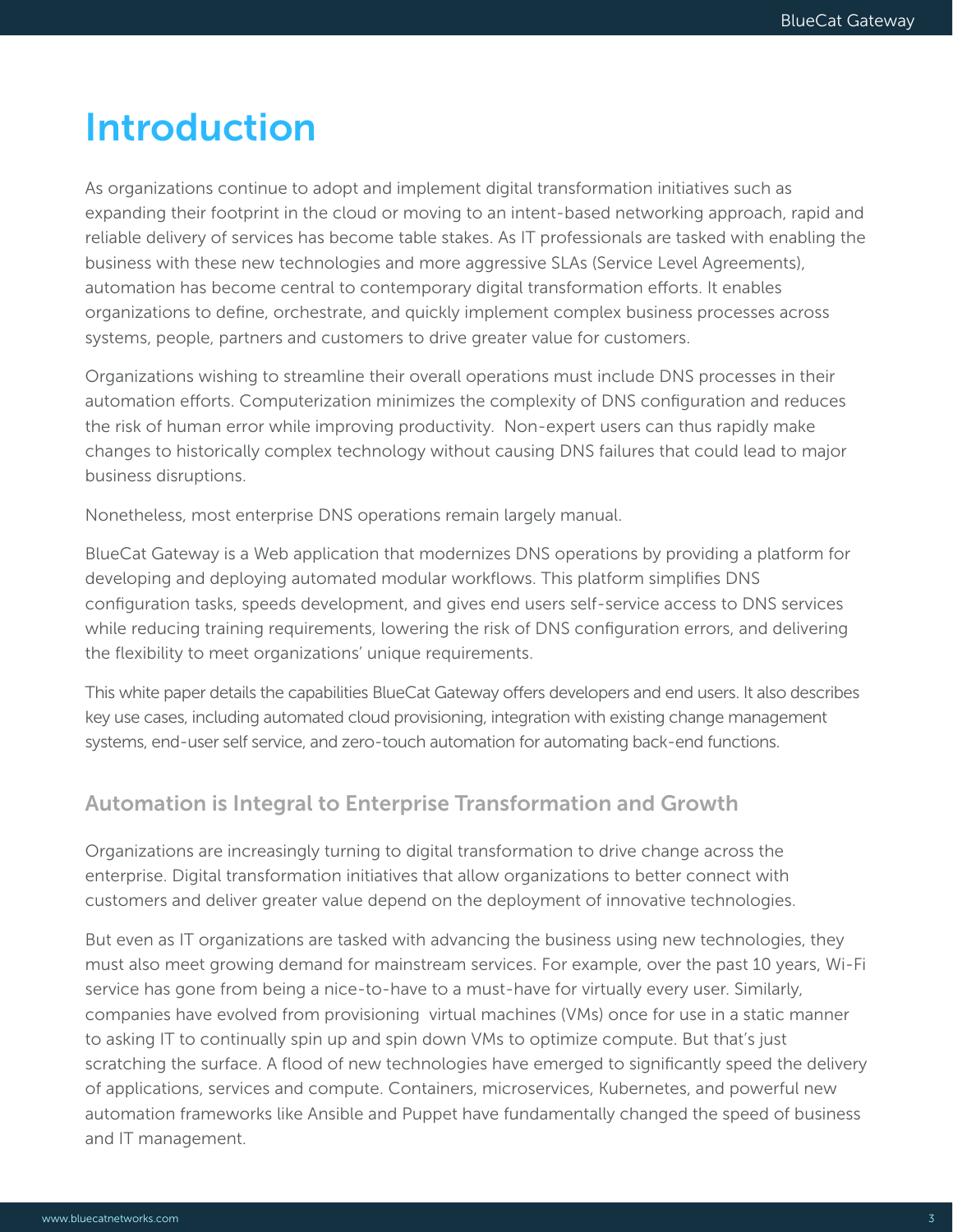Meeting these ever growing business demands requires IT organizations to operate more efficiently. IT organizations are thus automating workflows, developing dynamic infrastructures that can be modified quickly and cost effectively, and improving change management and governance.

In the process, IT teams are transforming themselves into IT as a service (ITaaS) to deliver the right IT services at the right time at the right level of service. IT organizations are offering self-service portals and providing service catalogs that identify, define and control services available to endusers and developers. And through the use of APIs, IT is empowering end users and developers to quickly link modularized services together to modify the infrastructure as necessary to meet user requirements.

#### DDI has been Left Out of Digital Transformation

Traditional DDI operations, such as creating network zones and assigning the IP addresses needed to locate services and devices, however, have only just begun to realize the potential of automation. Users perform DNS tasks manually, use solutions that require deep knowledge of complex APIs to create automated workflows, or employ out-of-the-box solutions that provide inflexible, canned workflows that cannot be customized. As a result, organizations are unable to meet SLAs for completing even the most basic DNS related tasks or fully automate scores of IT operations that depend on DNS.

#### The Need to Simplify and Automate DNS Operations

To keep up with growing network and DNS environments, today's organizations are looking to an Adaptive DNS approach to bring their DNS operations the same level of efficiency and automation as the rest of their IT operations. They want to minimize the complexity of DNS configuration by reducing the need for coding, thereby lowering the risk of mistakes at all skill levels and allowing non-experts to get what they need without constantly turning to an expert. Rather than requiring network and DNS administrators to perform the same tasks repeatedly through the Address Manager UI or direct API calls, organizations want to automate all everyday IPAM tasks and DNS operations involved in standing up networks or adding new devices. At the same time, they want the flexibility to meet their unique infrastructure requirements.

This requires smart Infrastructure as Code (IaC) solutions that incorporate domain knowledge to ensure that requirements are met rather than demanding that IT teams manually translate business requirements into complex configurations. IaC solutions manage and provision IT resources through machine-readable definition files, rather than physical hardware configuration or interactive configuration tools. The benefits of an IaC approach are many, including speed and simplicity in deploying infrastructure, consistency in configuration, development efficiency and risk minimization.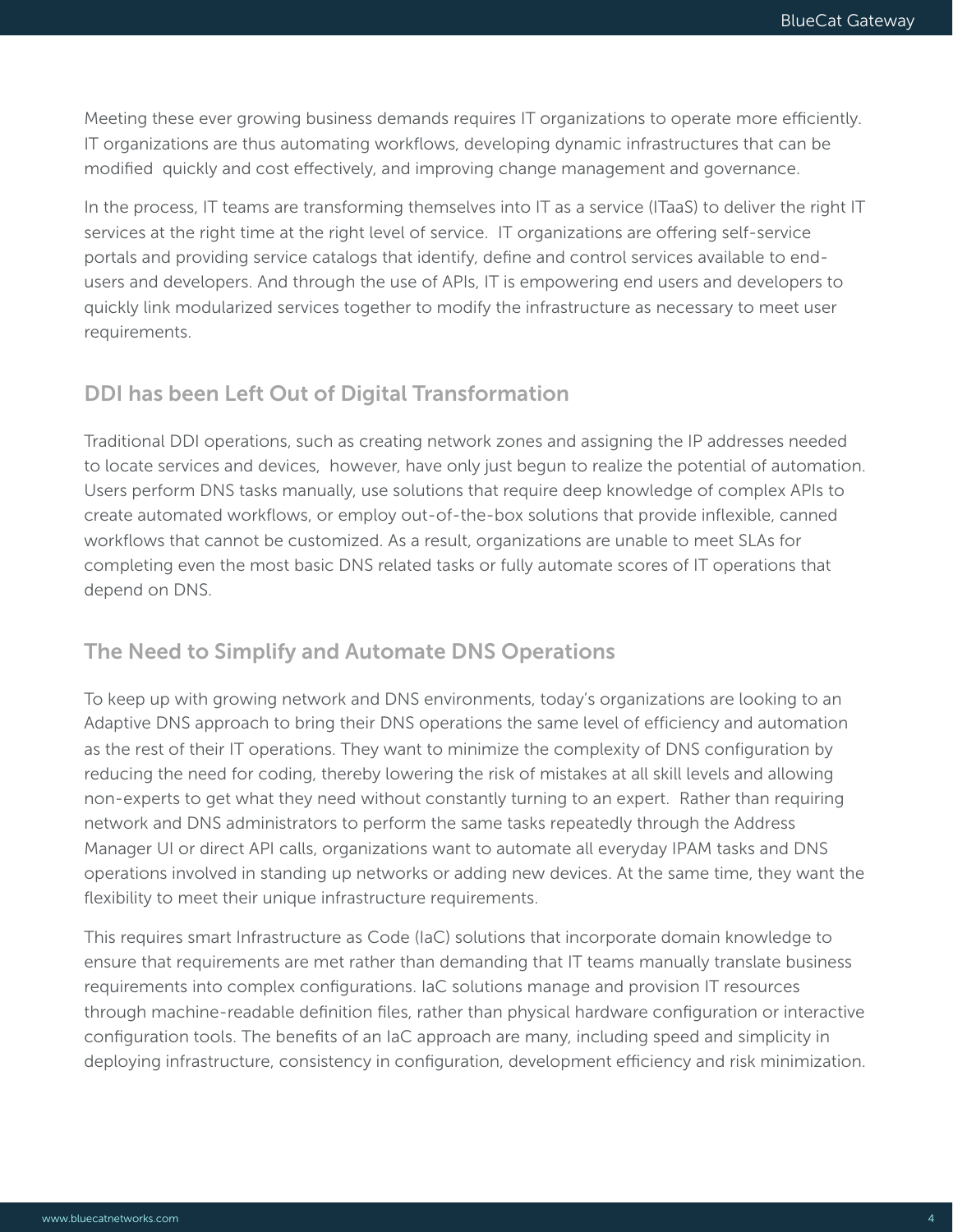BAM @ 10.244.107.88

portalUser -

# What is BlueCat Gateway

BlueCat Gateway brings the efficiency organizations have come to expect from IT services using IaC capabilities to DNS operations. Gateway is an extensible platform that allows you to take complex, resource-intensive, automated tasks and build cleaner and lighter implementations while enabling a simple, self-service focused environment. Simply put, Gateway enables users to provide their organization with a more simplified and self-service focused environment. It simplifies DNS configuration tasks and speeds development, while providing authentication/access control, reducing developer and end user training requirements, and lowering the risk of DNS configuration errors.

### **19 BLUECAT GATEWAY™ | 19 BLUECAT**

**WORKFLOW PERMISSIONS** 

#### *NVAILABLE ACTIONS*

| Vorkflow<br>ermissions          | <b>Workflows:</b>                                                                               | Type:                 | ul                                      |
|---------------------------------|-------------------------------------------------------------------------------------------------|-----------------------|-----------------------------------------|
| <b>Vorkflow</b>                 | <b>Administration</b>                                                                           | mail_configuration    |                                         |
| xport/Import<br>onfigurations = | admin<br>create_workflow<br>encrypt_password                                                    |                       | general_configuration                   |
| reate Workflow                  | <b>Administration/Configurations</b><br>configs                                                 | Page title:           | <b>External DB/Mail Configuration</b>   |
| ncrypt Password                 | <b>Community</b>                                                                                | <b>Description:</b>   | Workflow for modifying mail and mongoDB |
| <b>Iroup Settings</b>           | create_address_manager_user<br>rest_api                                                         |                       | settings.                               |
| mples $\sim$                    | update_user_permissions<br><b>Examples</b>                                                      | <b>Endpoint:</b>      | configs/mail_configuration              |
|                                 | rest_example<br><b>Examples/Alias Record</b>                                                    | Group Name/UDF value: |                                         |
|                                 | add_alias_record_example<br>delete_alias_record_example<br>update_alias_record_example          | admin<br>all          |                                         |
|                                 | <b>Examples/Deployment</b><br>selective_deployment                                              |                       |                                         |
|                                 | <b>Examples/Host Record</b><br>add_host_record_example                                          | all                   |                                         |
|                                 | delete_host_record_example<br>update_host_record_example                                        |                       |                                         |
|                                 | <b>Examples/IPv4 Address</b><br>add_dhcp_ip4_address_example<br>add static ind address example. | <b>ADD</b>            | DELETE                                  |

All rights res

 $v18.10.3$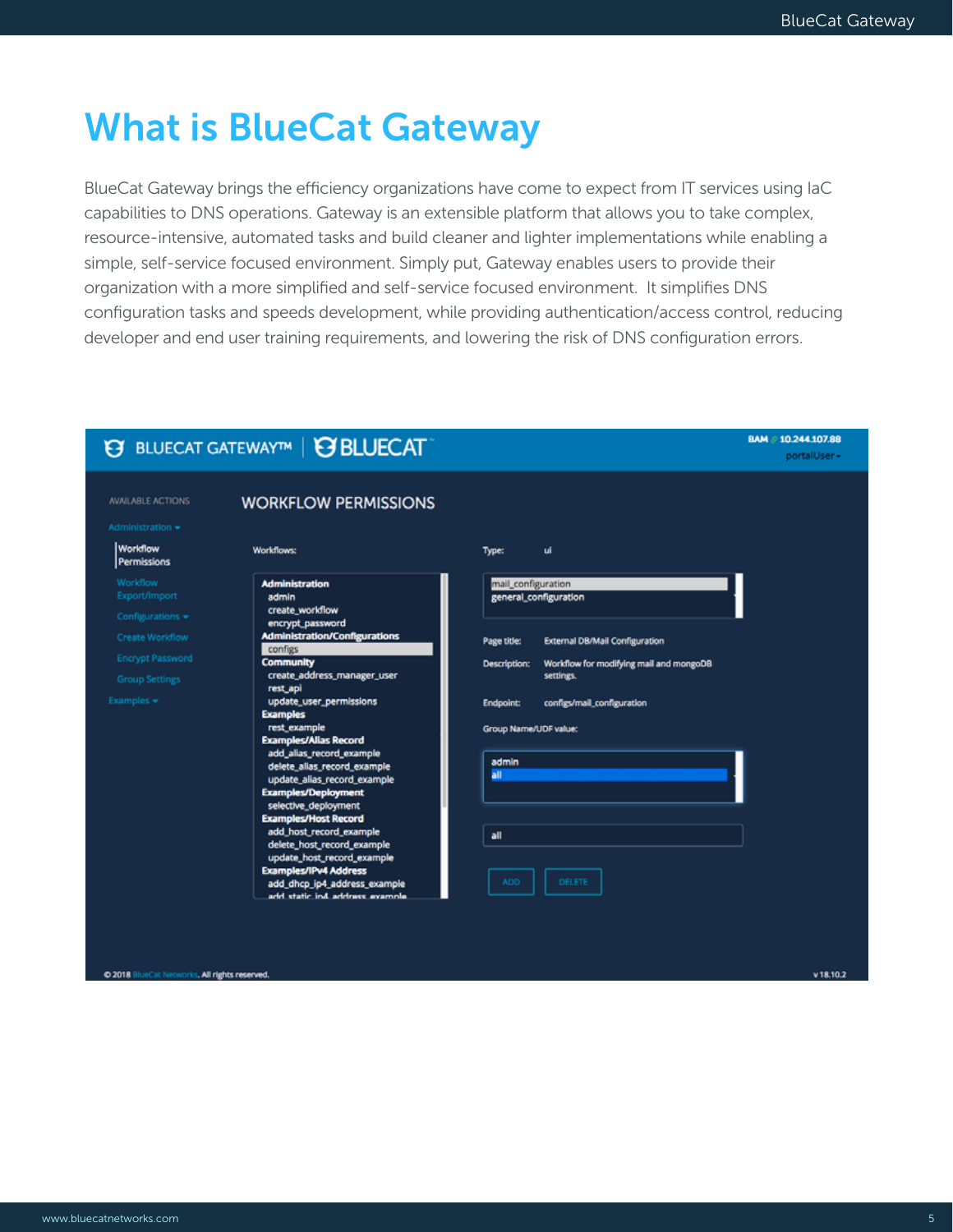### A Modern Development Platform for Automating DNS Operations

Using BlueCat Gateway, IT teams can:

- Automate cloud provisioning—IT can automate the DNS services necessary to provision and deallocate cloud resources, so they can respond to user requests instantly. Automated cloud provisioning reduces bottlenecks in delivering cloud services that all too often result in shadow IT, where end users request services directly from the cloud vendor without IT's knowledge. Shadow IT can lead to security risks and excessive costs that IT is unable to manage.
- Integrate with existing systems-Organizations can integrate BlueCat Gateway with almost any application. Such integration allows them to, for example, use their ITSM (IT Service Management) solutions, such as ServiceNow, OpenStack or vRO, for change management and auditing even as they automate DNS-related workflows. This integration gives IT greater visibility into any DNSrelated changes that occur.
- Provide self-service to end users—IT can provide end-users with web forms through a selfservice portal that allows them to request services, such as device registration/onboarding or provisioning/decommissioning a server, and use automated DNS workflows to fulfill these requests. By automating request fulfillment, IT can instantly address end user service requests and thereby more easily meet service level agreements (SLAs).
- Deliver zero-touch automation—IT can automate backend functions, such as failover for a BlueCat Address Manager, without human intervention.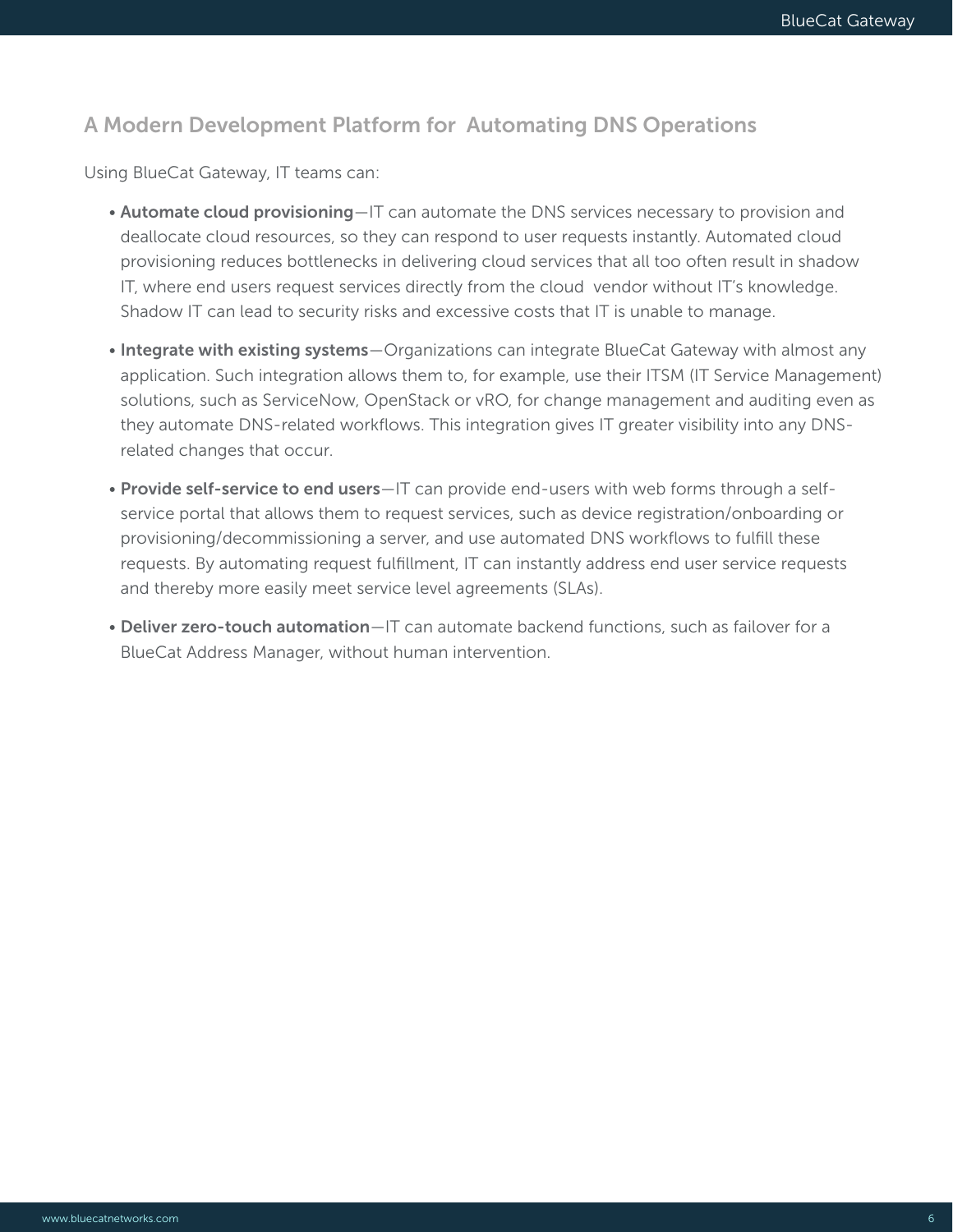# **Capabilities**

BlueCat Gateway brings together all the building blocks for automating enterprise DNS operations in a single, easy-to-learn, easy-to-use development environment using RESTful APIs that implement your business logic. Key capabilities provided by this environment include:

- Consolidation
- A business logic layer
- The ability to leverage the BlueCat Address Manager API
- BlueCat Certified Example DNS Workflows
- Change management
- Easy workflow creation
- Support for Python

## a) Consolidation

BlueCat Gateway consolidates all the business logic necessary to set up DNS for a resource, such as a network or device. It thereby allows IT to minimize the number of scripts the organization has and centralize the remaining scripts.

Typically, IT must perform a number of operations to assign DNS resources, such as determining the available networks or making API calls. BlueCat Gateway can bundle all the necessary APIs together into a sophisticated service layer rather than requiring IT to write an application that makes separate API calls. This service layer can then be integrated into an end-to-end workflow.

For instance, IT might create a form in BlueCat Gateway that, when filled out and submitted to a user, initiates a workflow that configures BlueCat Address Manager (BAM) and other systems. IT has the option to expose this workflow as a service. If IT creates a "Get IP" service, other applications that need this service can make a single call and the service will provide the necessary IP address.

# b) Business-Specific APIs

When organizations want to automate the delivery of cloud compute services, they need to perform many activities in addition to those related to DNS. BlueCat Gateway gives organizations a single modern automation platform to directly consume business-specific APIs that completely encapsulate third-party vendor or BlueCat-specific implementation details, allowing them to perform these functions. If aspects of the cloud compute environment change, IT needs only to make changes to business process workflows that contain both DNS and related processes in one place.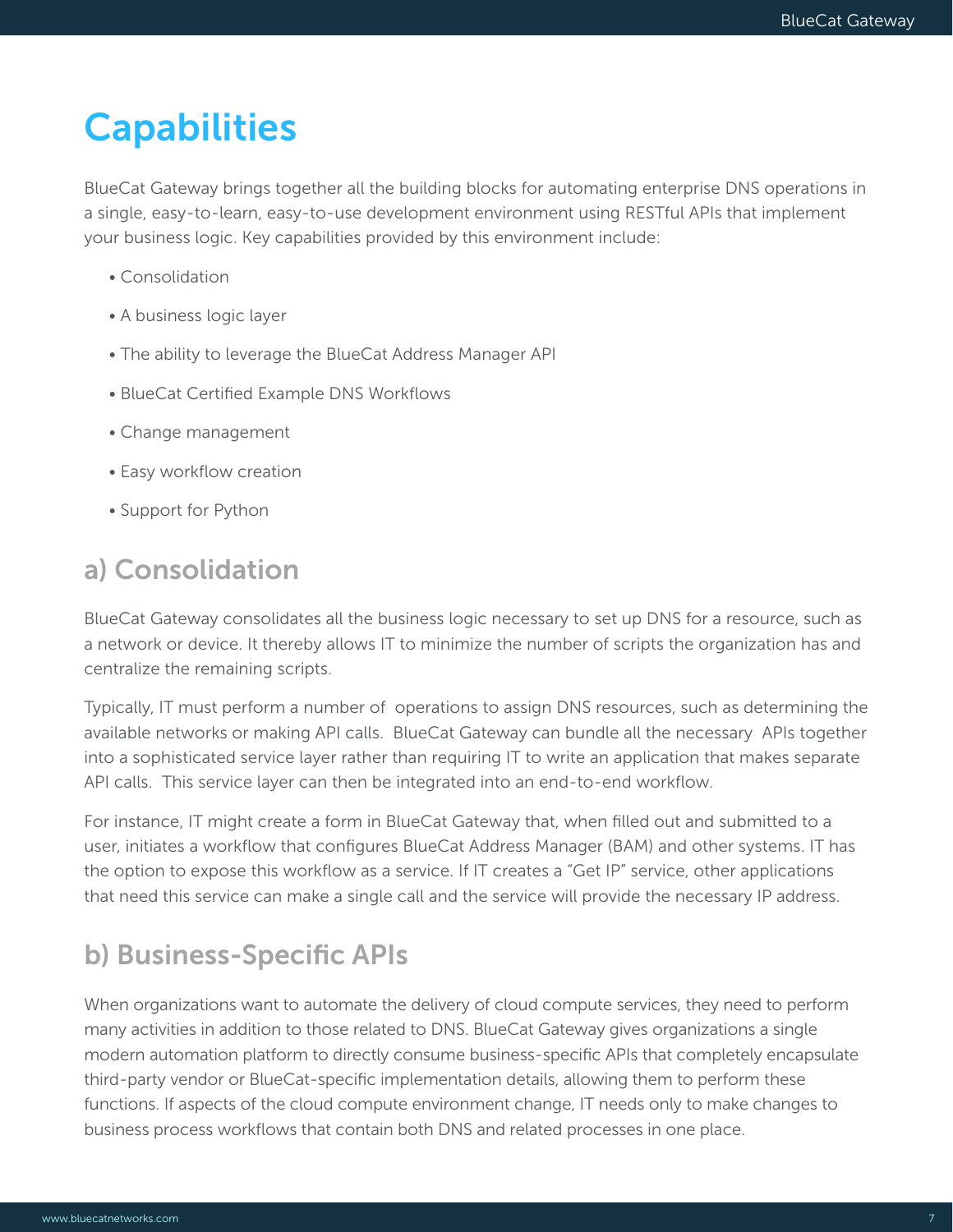# c) Leverage BlueCat Address Manager API

BlueCat Address Manager (BAM) is an IPAM solution that consolidates a wealth of data about every device and connection to a network. It then enables other network systems to easily consume this data to gain insight and make better decisions about network management, capacity planning and security. BAM isolates users from the complexity of managing and configuring IP address provisioning and core services by wrapping multiple low-level API calls to the IP Address Management (IPAM) system into a single service call.

The BlueCat API provides the interface that network IT departments need to make automated, process-compliant changes to IP and DNS configurations while retaining complete visibility and control over IPAM data. The unified standards-based API set allows them to access all elements of the BlueCat solution so they can integrate with infrastructure solutions from leading commercial vendors including VMware, IBM, HP, and BMC. BlueCat Connectors target the common network-related applications that interact with IPAM – from orchestration and provisioning to event management.

# d) Certified Example Workflows

BlueCat makes available on GitHub a library of Certified Example Workflows for tasks such as adding a host record, alias record, text record, or IP address. BlueCat developed and tested these workflows to demonstrate the kinds of workflows that one can build for BlueCat Gateway. While these workflows are production ready, they also serve as templates that IT can modify and extend to fit the organization's needs. Rather than coding a workflow from scratch, IT can simply pull the workflows from GitHub into BlueCat Gateway and then make necessary changes.

| Search or jump to                                     | <b>Pull requests</b><br>Marketplace<br>Explore<br><b>Issues</b>      |                                                   |  |  |
|-------------------------------------------------------|----------------------------------------------------------------------|---------------------------------------------------|--|--|
| U bluecatlabs / gateway workflows                     |                                                                      | O Watch +<br>Y Fork 7<br>* Star 11<br>11          |  |  |
| <b>O</b> Code<br>(D.Issues D.)                        | If Projects 0<br>n Pull requests 3<br>lili Insights<br><b>IN WRI</b> |                                                   |  |  |
| Branch: master v                                      | gateway-workflows / Examples /                                       | Create new file<br>Upload files Find file History |  |  |
| Lad mithiliangi Adding updated workflows for k18.18.1 |                                                                      | Latest commit KSe6684.25 days ago                 |  |  |
| $\rightarrow$                                         |                                                                      |                                                   |  |  |
| <b>B</b> Alias Record                                 | Adding updated workflows for v18.10.1                                | 25 days ago                                       |  |  |
| <b>Bu</b> Deployment                                  | Adding updated workflows for v18.10.1                                | 25 days ago                                       |  |  |
| <b>III</b> Host Record                                | Adding updated workflows for v18.10.1                                | 25 days ago                                       |  |  |
| <b>III</b> IPu4 Address                               | Adding updated workflows for v18.10.1                                | 25 days ago.                                      |  |  |
| <b>Excel Record</b>                                   | Adding updated workflows for v18.10.1                                | 25 days ago                                       |  |  |
| UI Components                                         | Adding updated workflows for v18:10.1                                | 25 days ago                                       |  |  |
| <b>Bu</b> rest, example                               | Adding updated workflows for v18.10.1                                | 25 days ago                                       |  |  |
| 国 README.md                                           | Update README.md                                                     | a month ago                                       |  |  |
| El init_py                                            | Adding updated worldfows for v18.10.1                                | 25 days ago                                       |  |  |
| in bluecat certified prig-                            | Add files yia upload                                                 | a month-ago                                       |  |  |

*Visit BlueCat's GitHub repository at<https://github.com/bluecatlabs>*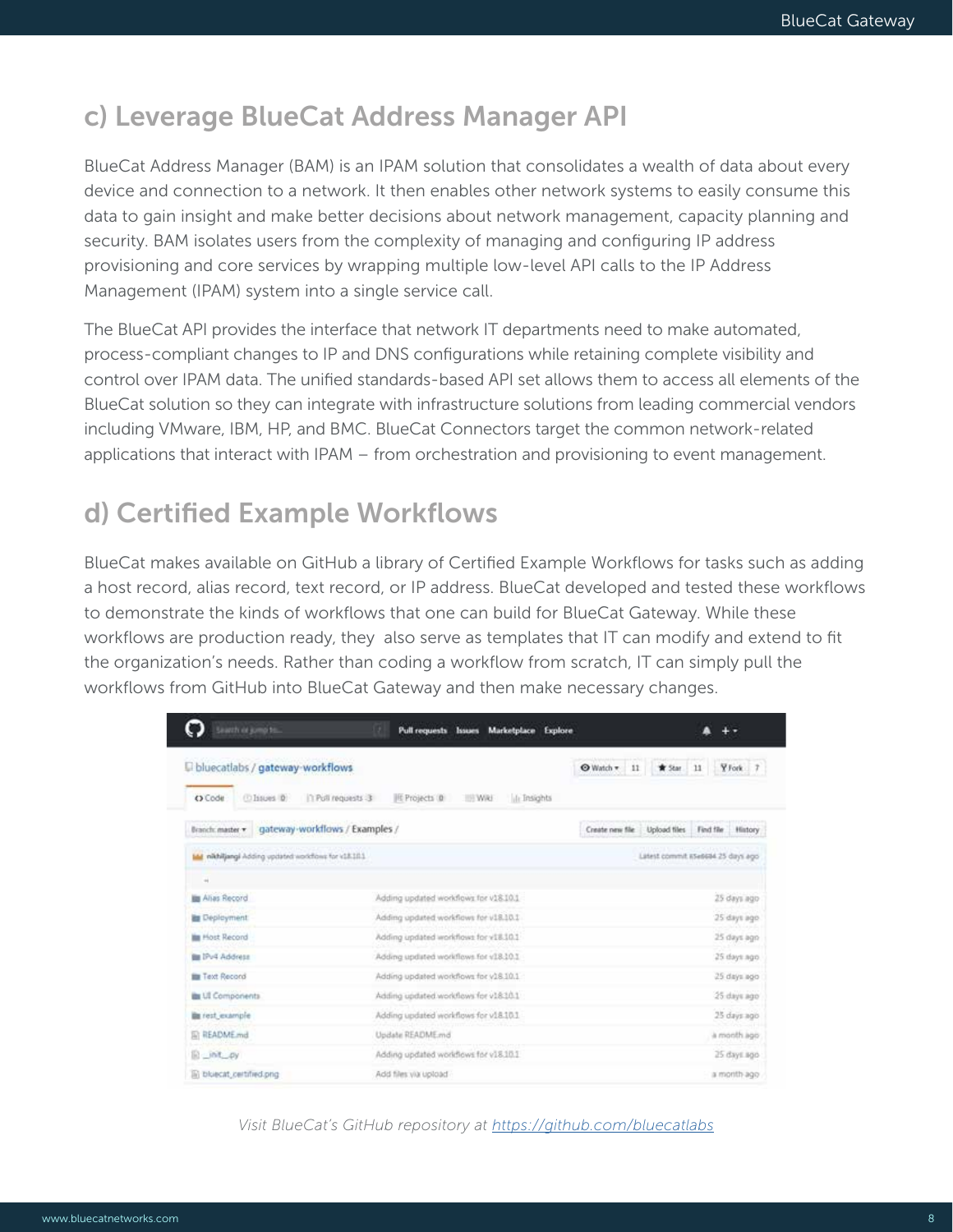BlueCat has productized the maintenance of this library to ensure that each library remains up to date. It also guarantees that libraries comply with standards and conventions to simplify learning and use.

Any customer can check out the code from the libraries, make modifications, and check the code back in. Or they can create their own workflows and add them to the libraries. A community of customers can innovate and contribute to an ever growing library of workflows, for the benefit of all.

# e) Change Management

Input/export capabilities within BlueCat Gateway allow organizations to build, verify, and validate modules in a test environment and then easily promote them to a production environment. This modular approach simplifies change management and enables users who are not highly technical to roll out code once it's been developed.

# f) Easy Workflow Creation

BlueCat Gateway makes it fast and easy to build self-service web forms that integrate with BAM APIs and workflows. IT can give these forms to end users to allow them to initiate a request that is fulfilled with an automated DNS workflow, for example, for device registration/onboarding, provisioning/decommissioning servers, user creation/management, or bulk processing.

| <b>NWILABLE ACTIONS</b>        |                                        | SELECTIVE DEPLOYMENT EXAMPLE |                    |                                  |  |
|--------------------------------|----------------------------------------|------------------------------|--------------------|----------------------------------|--|
| Administration +               | Configuration                          |                              |                    |                                  |  |
| Esamples +<br>Deprogramment =  | config-1                               |                              |                    | ۰                                |  |
| <b>Selective</b>               | View                                   |                              |                    |                                  |  |
| <b>Deployment</b><br>Example   | com                                    |                              |                    | ٠                                |  |
| <b>Host Record #</b>           | Zone                                   |                              |                    |                                  |  |
| Pe4 Address =<br>Text Health + | example                                |                              |                    | ٠                                |  |
|                                | <b>Show</b><br>10<br>٠<br>entries<br>M | ٠<br><b>Name</b>             | ٠<br>Type          | <b>Filter:</b><br>٠<br>Select \$ |  |
|                                | 100903                                 | guest1                       | <b>Hostflexone</b> | ٠                                |  |
|                                | 100905                                 | $x = 2$                      | <b>Hos:Record</b>  | ٠                                |  |
|                                | 100907                                 | gatewaytest                  | <b>HostRecord</b>  | ٠                                |  |
|                                | 100910                                 | demo                         | <b>TXTRecord</b>   | ٠                                |  |
|                                | 100912                                 | test                         | <b>HostRecord</b>  |                                  |  |
|                                |                                        | webinaredemo                 | <b>HouRecord</b>   |                                  |  |
|                                |                                        |                              |                    |                                  |  |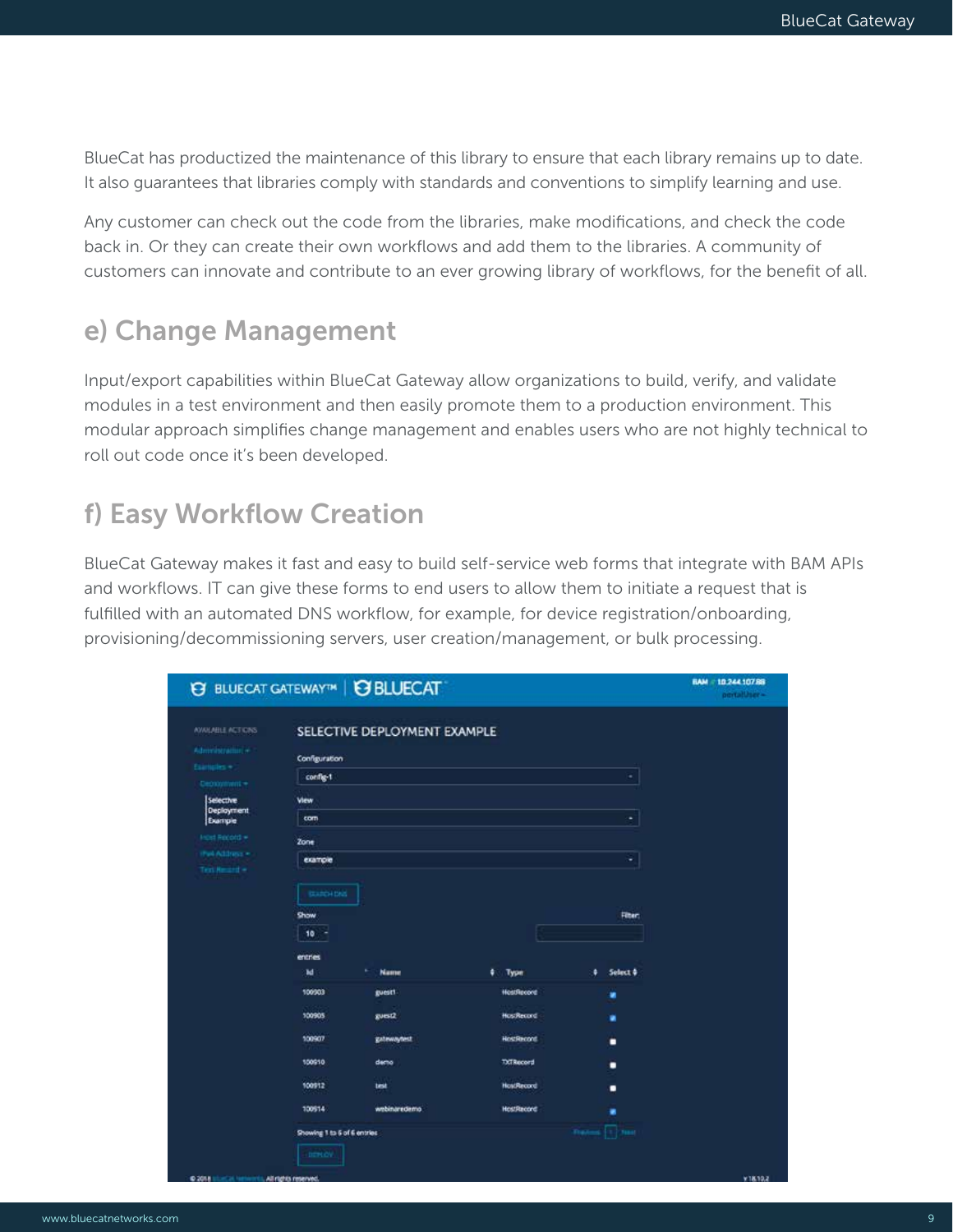Using self-service web templates, IT can offer an intuitive interface that eliminates the need to train end users on highly technical processes while preventing them from making mistakes, such as accidently pressing delete instead of deploy.

The templates can incorporate the following:

- Widgets As IT develops forms, they can load easily configurable "widgets" to perform tasks. For example, if IT wants to enable a user to select a configuration, view and zone, they can employ packaged widgets for each operation. Widgets can be dynamically populated as the user fills in each field.
- Full customizability The UI allows IT to fully customize the look and feel of web forms. For example, users can choose their desired color scheme or add a company logo.
- Permissions The BlueCat Gateway web form framework enables IT to set role-based permissions. Administrator permissions give developers full access to developer/administrator capabilities. User-level permissions can prevent access to specified capabilities. These permissions allow non-technical users to fill out and submit a form to request services while preventing them from accessing capabilities that could potentially damage the system.

# g) Built on Python

BlueCat Gateway is based on Python, which has become the language of choice for network automation. Because Python is relatively easy to learn compared to other programming languages, its adoption has grown rapidly in recent years.

The open source nature of Python means nearly anyone can learn how to create a workflow and nothing is hidden behind proprietary implementations. This creates a flexible base which can be built upon to create any solution necessary. If you can imagine it, you can build it!



### h) How Gateway is Deployed

*BlueCat recommended deployment approach*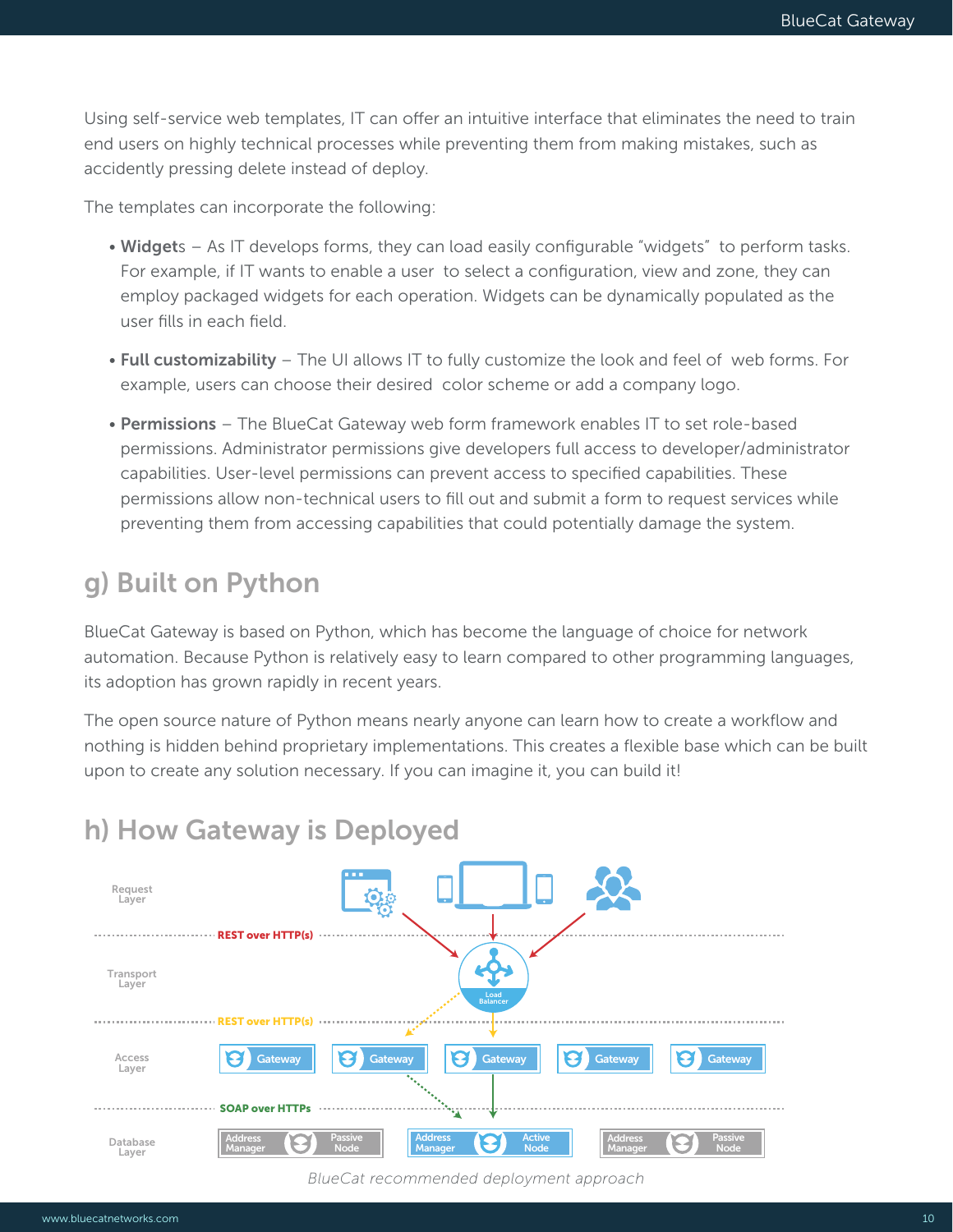# BlueCat Gateway Use Cases

BlueCat Gateway simplifies the assignment of DNS within a number of use cases. Among the most popular use cases are rapid provisioning and deallocation of cloud resources, integration, end-user self service, and zero-touch automation.

# a) Cloud Resource Provisioning and Deallocation

Today, organizations are increasingly extending their on-premises systems by deploying cloud resources. Business users have come to expect that these cloud resources will be available instantly. But providing the necessary DNS services has become a bottleneck, often taking a VM admin or DNS expert weeks as they navigate deployment windows and approval processes.

When business users encounter such delays, they often respond by purchasing third-party cloud services through their expense accounts. While cloud subscriptions free business users from IT controls and restrictions, they lead to the problem of shadow IT, where individuals across the organization subscribe to a cloud resources without IT knowledge or oversight. Shadow IT causes security risks as users create holes in the firewall to access cloud systems from on-premises solutions, problems due to incompatible applications, and high costs for cloud services.

BlueCat Gateway allows organizations to automate the allocation of DNS services by enabling organizations to extend Adaptive DNS systems into the cloud, just as they would to a remote physical data center. IT can add resources instantly to meet customer expectations, reducing the risk that users will subscribe to shadow cloud resources. This automation can extend to the creation and management of entirely new virtual private clouds, subnets, and associated DNS zones.

In addition, when organizations use BlueCat Gateway to provision cloud resources they gain the ability to manage all their DNS in one central location. Even if the third-party cloud provider doesn't allow them to manage the DNS, the integration provides a central view into what DNS has been created.

Another concern with cloud resources is that IP/Connectivity for the cloud is extremely expensive as are the resources necessary to run these services continuously. Moreover, IP addresses that are no longer in active use can cause clutter. Over time, organizations can build up so much bloat that they don't know which IP addresses they are or aren't using. Thus, when an organization is finished using cloud resources, it pays to deallocate that compute and associated IP addresses.

Deallocating resources efficiently takes coordination and automation. Additionally, IT organizations need audit trails to recreate the resources if necessary. IT organizations can use BlueCat Gateway to automate and track the cloud deallocation process. Timely deallocation can save thousands to tens of thousands of dollars each month. Deallocation gives IT greater visibility into what resources are available. It also reduces errors and outages caused by guessing whether a machine is in use or eliminates the need to ask everyone in the organization whether they are still using it.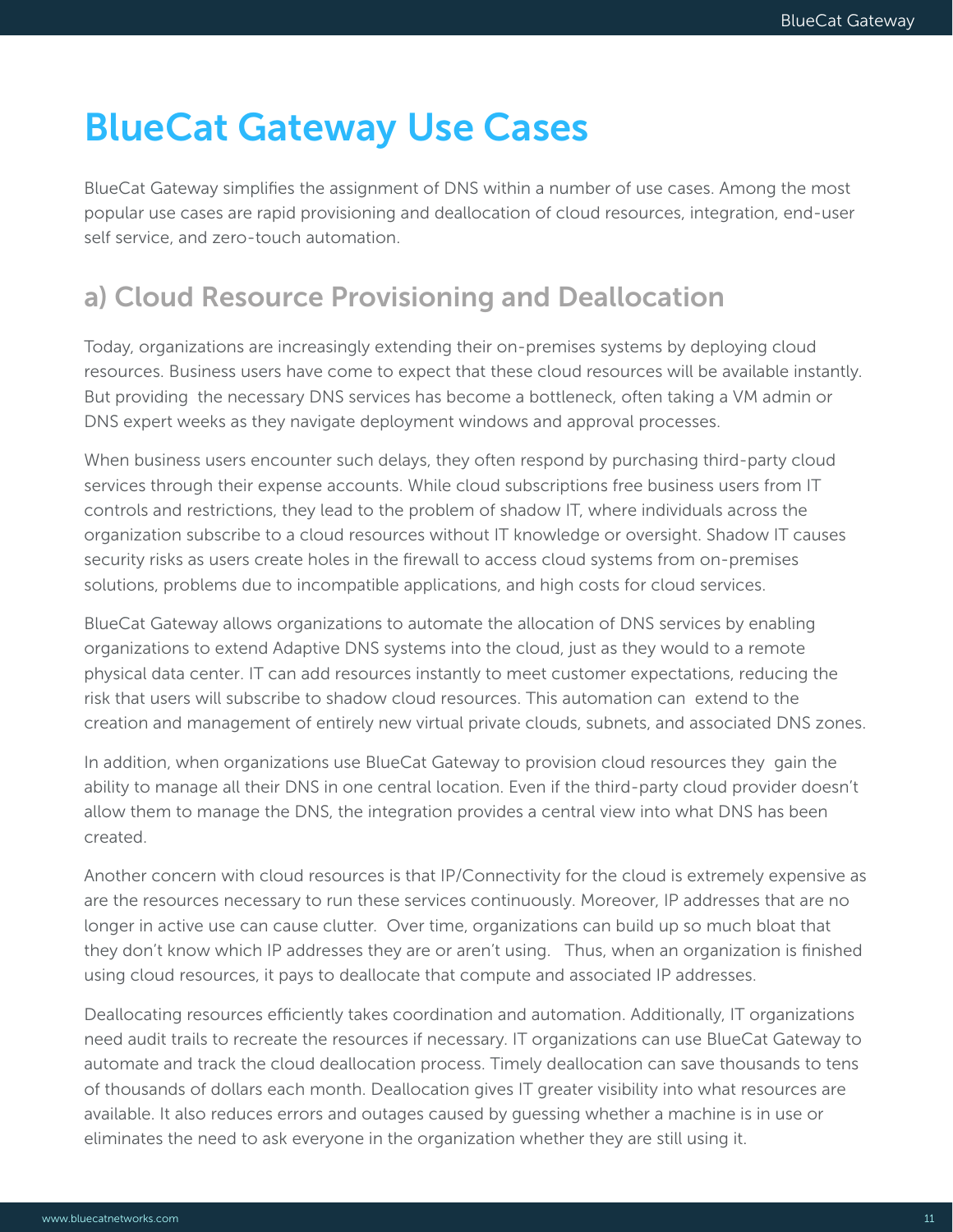#### Example: Cloud Deployment

- Challenge: An organization wanted to allow corporate cloud users to quickly allocate and deallocate compute instances in the cloud, give IT instant visibility into DNS and accounting of these systems, and quickly extend its on-premises environment to the cloud through bidirectional name resolution.
- Resolution: BlueCat Gateway enables companies to extend their Adaptive DNS system into the cloud just as they would to a physical remote datacenter, providing instant visibility and bidirectional resolution.



Beyond these core use cases, BlueCat enables further automation of cloud requests, including the creation and management of entirely new VPCs, subnets, and associated DNS zones right from the company's enterprise ticketing system.

### b) Integration

Most organizations have unique requirements that make a one-size-fits-all solution less than optimal. BlueCat Gateway enables customers to integrate with almost any application through our complete set of open source APIs, using REST or other endpoints. We also provide sample integration workflows on GitHub that customers can modify for their own use case.

One common use case for integration is ITSM. Companies today are looking to ensure change control for everything that occurs in their environment. Whenever engineers introduce any change, it needs to be logged somewhere. As a result, change management solutions such as ServiceNow and Remedy are playing an increasing role in IT environments. Many companies want to use these change control solutions to keep tabs on their DNS and IPAM activities as well.

BlueCat Gateway allows organizations to integrate DNS workflows with change control solutions.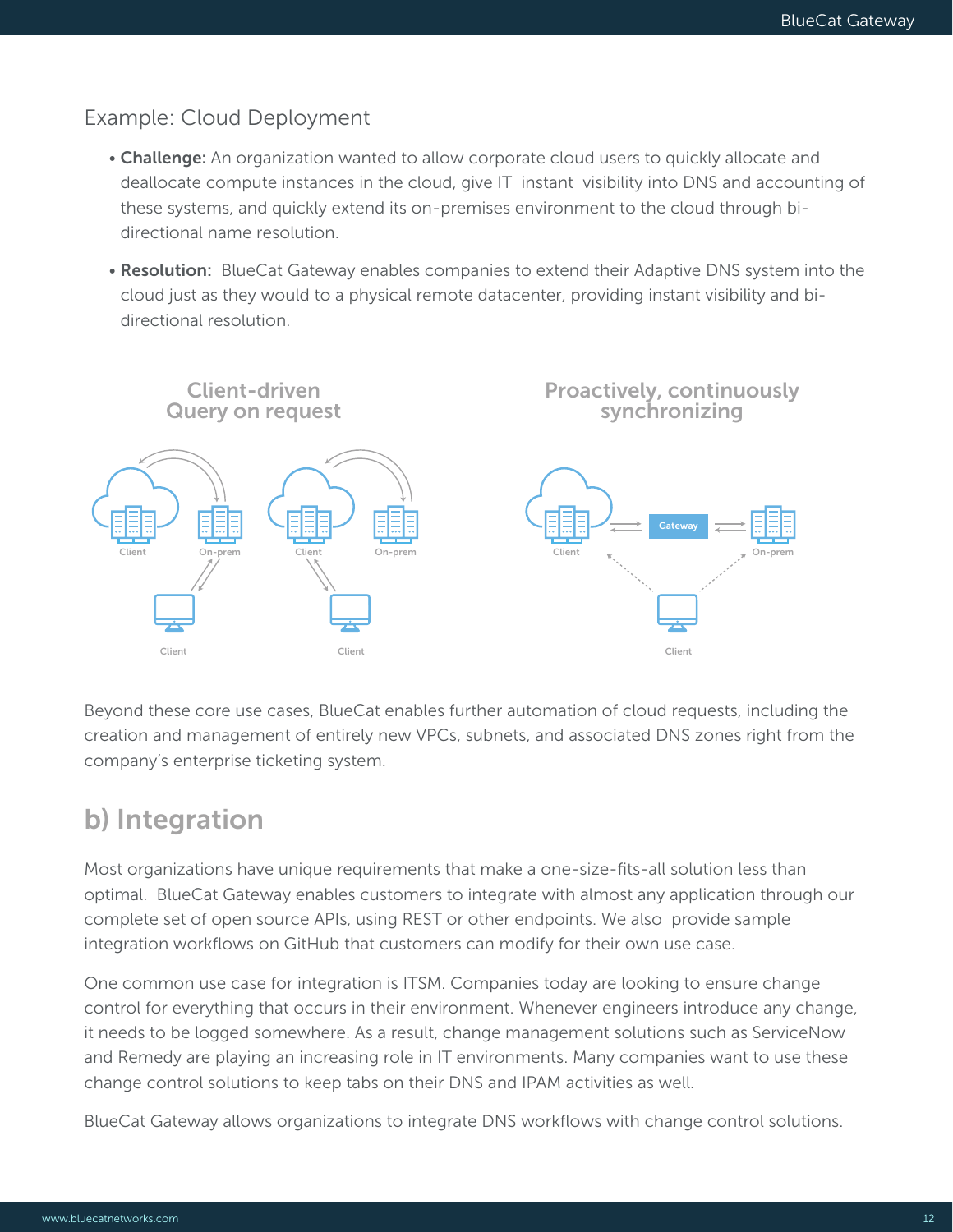For example, they may create a web form in BlueCat Gateway to submit a request for an IP address or to add a printer to the network. Filling out the form triggers ServiceNow to automatically open a ticket, track any changes that occur during the back-end workflow, and then close the ticket.

Organizations can perform this integration in one of two ways: They can use BlueCat Gateway web forms as the front end to call ServiceNow (or another application) to create a trouble ticket. BlueCat Gateway tracks tickets created in the UDF (User Defined Fields) of BAM. If someone wants to refer to the ticket, they simply use BlueCat Gateway to view the UDF in the BAM record to find the ticket number associated with the ServiceNow record. Alternatively, organizations can enable the ITSM solution to call BlueCat APIs, so BlueCat services can be used within ITSM workflows.

By integrating BlueCat Gateway with change management solutions, organizations benefit from a comprehensive audit trail. As the workflows automate and accelerate request fulfillment, the change management solution keeps track of who fulfilled each request and what they did. Organizations gain visibility into changes made, which is useful during an audit or for regulatory compliance. At the same time, end users can continue to employ their accustomed front end, eliminating the need for additional training.

#### Example: IP Space Management and Visibility

- Challenge: A multinational professional services network had an IP space managed outside of BAM and lacked visibility into that space.
- Resolution: BlueCat created a method to push data into BAM for viewing access only.

#### Example: Single Source Visibility

- Challenge: Lack of visibility into an IP space managed outside of Address Manager.
- Resolution: BlueCat created a method to push data into BAM, giving a single source of data for the entire businesses IP space.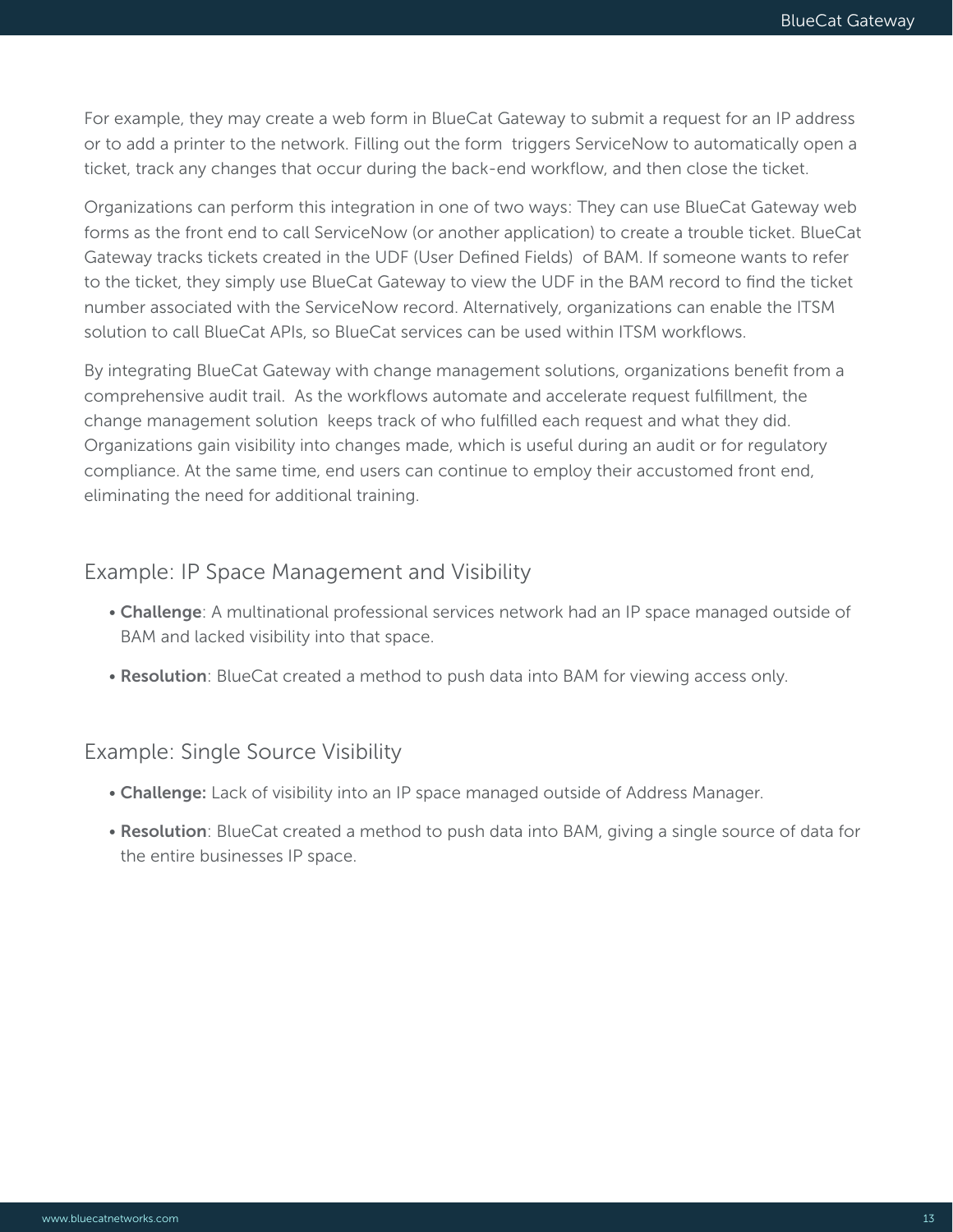#### Example: ServiceNow

- Challenge: Users faced a lengthy process for requesting approvals for new services. When the user made a request, the administrator would have to manually verify the validity of the request and then create the service.
- Resolution: BlueCat automated the workflows that ServiceNow uses to make requests for approvals. Administrators now send requests to BlueCat Gateway, which handles approval logistics. As a result, they know that submitted data is valid and can be approved instantly.



### c) Self Service

When users need an IP address for a server or printer, they typically must ask an administrator to provision it for them. This task requires considerable manual effort and takes time away from strategic initiatives.

To improve efficiency and enable IT to devote itself to innovation, many organizations want to enable end users to submit requests themselves and automate their fulfillment. But many current systems are too technical for typical end users. For example, when requesting an IP address or a host record, end users must know which network and zone to put the host record in, something they're unlikely to be aware of.

With BlueCat Gateway, IT organizations can make it easy for a non-technical user to provision their own services without having to learn complicated programming. IT simply creates self-service forms that end users can employ to kick off workflows that automate back end processes related to DNS provisioning. These workflows integrate with other systems that expose APIs to complete end-toend processes that extend beyond DNS. For example, these workflows can create tickets within a change management system or logging solution such as Splunk. The user simply goes to a self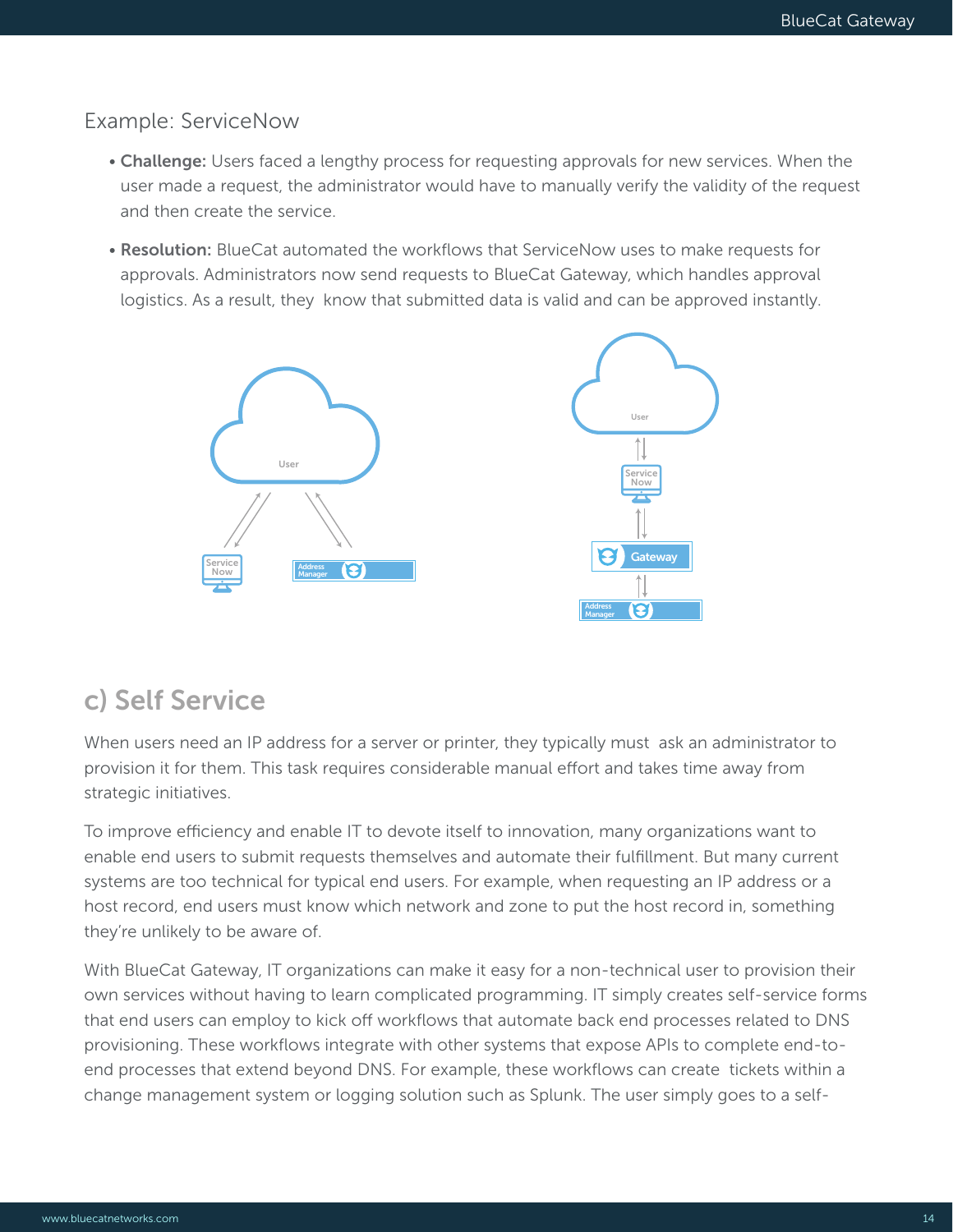service portal, uses a form to make a request, and a script runs that completes the provisioning in the background. IT can incorporate permissions to prevent end users from changing anything they're not supposed to.

As developers create these workflows, they can take advantage of the fact that BlueCat Gateway is programmer friendly. Programmers create workflows using pre-built components that easily integrate with any other service that exposes its APIs.

By creating self service workflows, organizations see benefits that include:

- Eliminating the human error that comes from manual provisioning. Such errors can keep the device from being onboarded properly and mean that IT must spend time troubleshooting what went wrong.
- Saving time and resources. Tasks that once took days, now take minutes. Companies can now respond to market demands and deliver services to end users more quickly.
- Creating comprehensive logs to trace what was done. If something goes wrong, IT can see what was happening at the time to speed troubleshooting. Full audit trails improve regulatory compliance.
- Enforcing good processes. By using workflows to enforce standards, organizations can ensure that data going into the system is of the highest quality. Following standards reduces the need for administrators to oversee the process and to be involved with the creation of every record, allowing them to concentrate on more strategic issues.

#### Example: Record Creation

- Challenge: Users who want to create DNS resource records require extensive training. For example, if users wish to create Host (A) Records, they need training in DNS and in Address Manager.
- Resolution: BlueCat Gateway simplifies the process of creating A records, plus other resource records, by reducing the complexity of IPAM and enabling access to it from an intuitive web form suitable for users of any skill level.

#### Example: Customized Reporting

- Challenge: Some companies must follow strict regulations and produce extremely complex reports involving multiple cross sections of data.
- Resolution: BlueCat brings together disparate sources of data from IPAM, DNS Edge,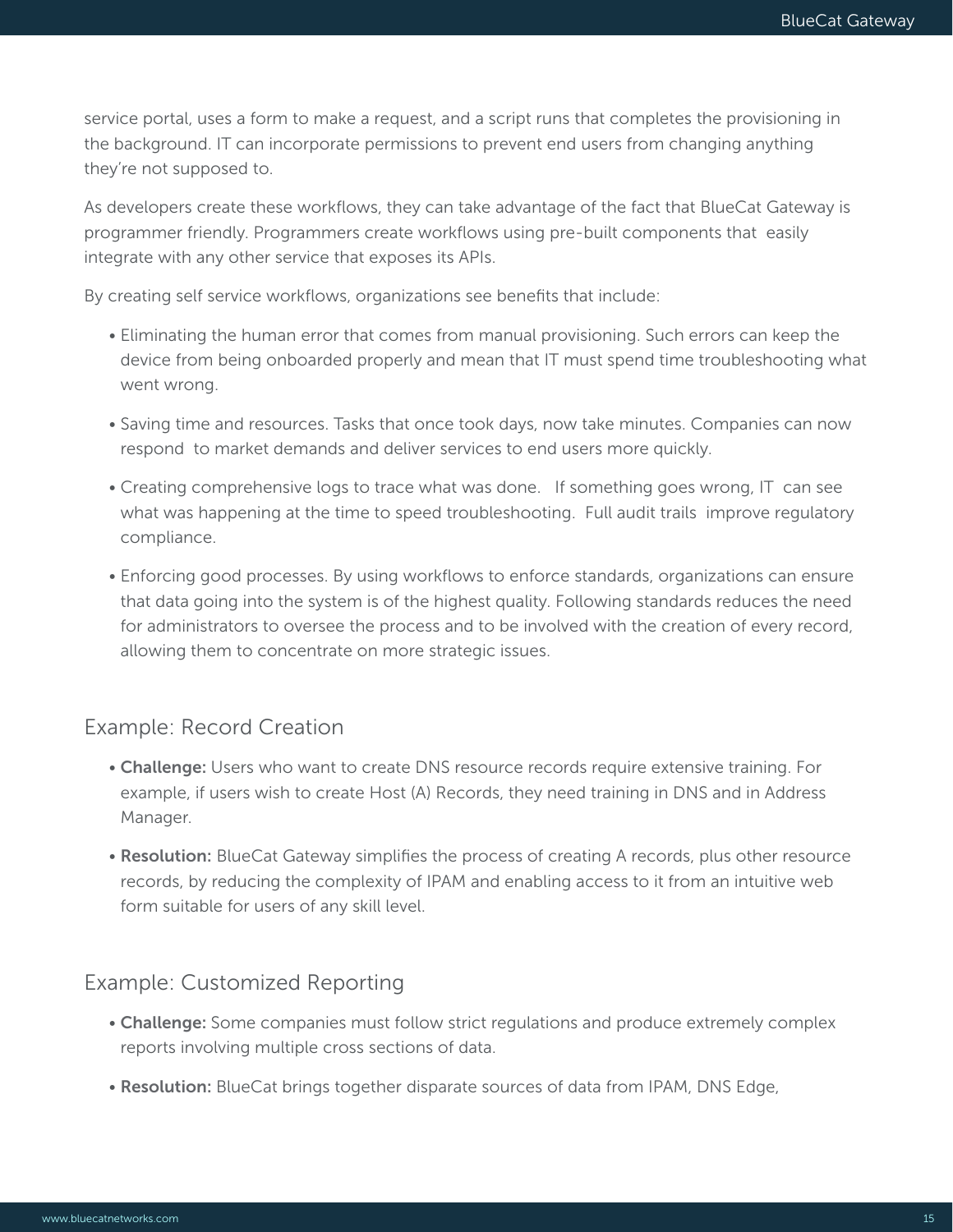ServiceNow and so on. With minimal effort, you can then automate the process of extracting, sorting and curating datasets to create more comprehensive customized reports.

#### Example: Bulk Uploads

- Challenge: Companies must add, modify, or delete large numbers of IP addresses, host records or other objects.
- Resolution: Rather than manually writing scripts, organizations can use BlueCat to create custom bulk uploads that add, modify, and delete many IP addresses, host records, and so on, at once, saving time.

### d) Zero-Touch Automation

Zero-touch integration is used when IT wants something to happen on the back end without the need for human intervention. For example, IT might want the system to recognize when a BAM goes down and then automatically failover to a secondary address manager while generating the appropriate logs and fixing the problem automatically. Zero touch automation makes the failover faster and easier. It also reduces resource load on the team by allowing the organization to prevent problems without constant human monitoring.

#### Example: Orchestration

- Challenge: Many companies need to track complex BAM data, including resource locations, ownership, groups, and tags for thousands of subnets.
- Resolution: BlueCat helped companies expose service layers to enable orchestration. We reduced BAM complexity by exposing services that bundle multiple API calls.

#### Example: Automating Manual Tasks

- Challenge: The customer faced tedious manual processes for opening multiple sites, allocating subnets, reserving addresses, creating host records, and so on.
- Resolution: BlueCat created a workflow that used a template to automate the processes of opening multiple sites, allocating a subnet with reserved addresses, and adding host records, thereby saving time.